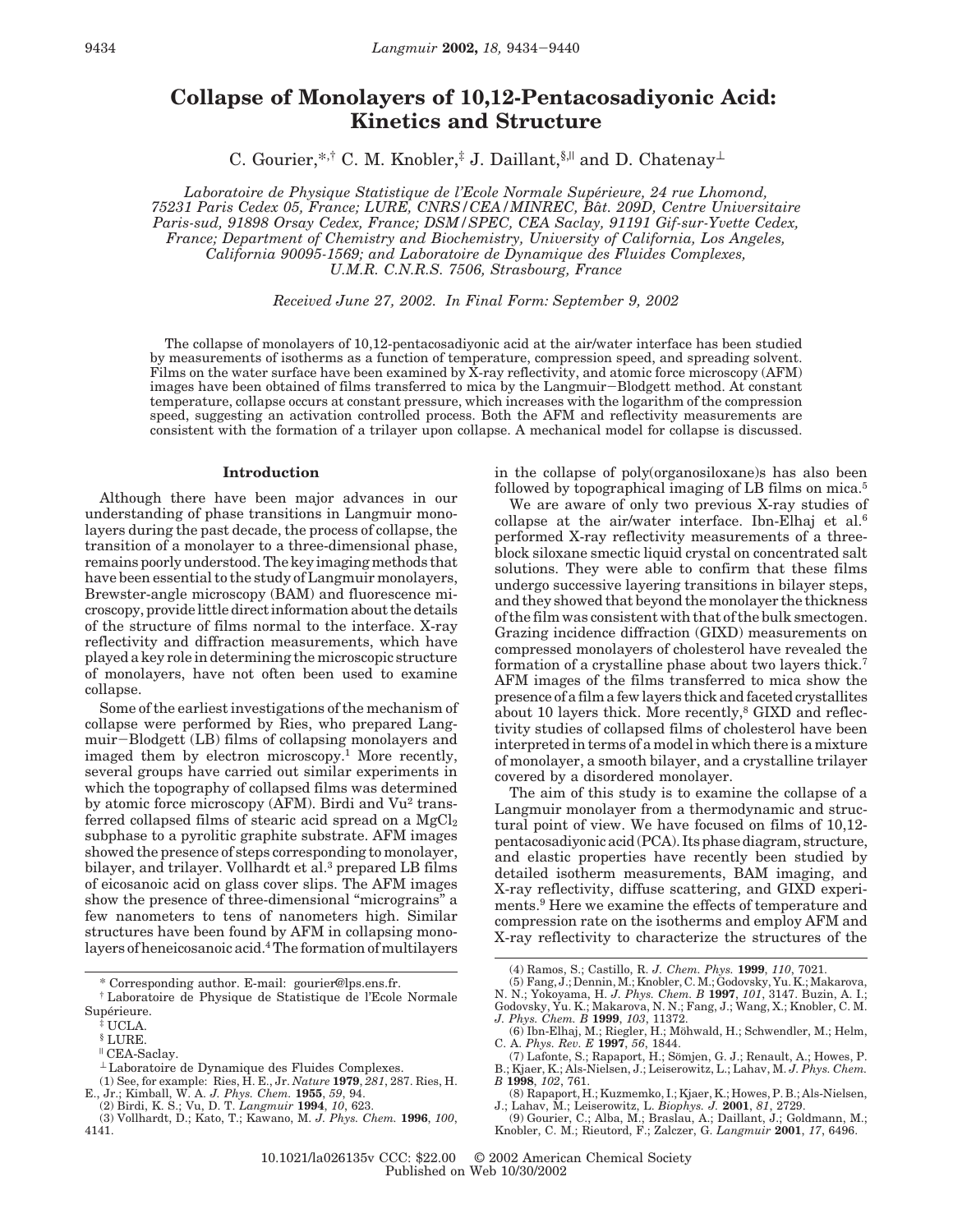

**Figure 1.** Pressure-area isotherms of PCA on pure water. The rate of compression was constant in isotherm a. The rate was the same in isotherm b, but the compression was stopped twice.

multilayer films that are formed. In light of the results obtained, we develop a mechanical description of the nucleation and growth of the collapsed domains.

## **Experimental Section**

An extensive discussion of the sample preparation and details of the isotherm, imaging, and X-ray reflectivity measurements can be found in refs 9 and 10; we will therefore describe the procedures only very briefly.

The PCA, which was obtained from Lancaster, is easily polymerized, and the polymer had to be removed before each series of experiments. This was accomplished by filtration of hexane solutions. The monolayers were spread from solutions in 1:9 ethanol-hexane or chloroform. After preparation, solutions were stored in the dark at 5 °C. Isotherm and diffraction measurements were carried out in a 700 cm2 homemade Teflon trough. Pressures were measured with a filter-paper Wilhelmy plate and an R&K transducer.

The AFM studies were performed on LB films with a Nanoscope II microscope (Digital Instruments) operated in contact mode. The force applied on the sample by the triangular silicon nitride tips was of the order of 1-10 nN.

LB transfers to silicon wafers were made in a 900 cm2 Lauda trough at a transfer rate of 5 mm/min. The wafers had been cleaned in a hot sodium chromate/sulfuric acid bath for 30 min followed by repeated rinsing with Millipore water. They were then immersed in acetone in an ultrasonic bath. The acetone was allowed to evaporate in a laminar flow hood.

Reflectivity measurements were performed with a homemade laboratory diffractometer.<sup>10</sup> The source was a sealed tube with a copper cathode. A silicon monochromator was employed to select the K $\alpha_1$  line ( $\lambda = 0.154$  nm). The real-space resolution fixed by the largest angle  $\theta_{\text{max}}$  in the reflectivity curve was  $\delta z = \lambda/4\theta_{\text{max}}$ ) 0.9 nm. This means that details larger than 0.9 nm are model independent. The use of known chemical information can give access to finer details.

# **Isotherm Measurements: Effects of Temperature and Compression Rate**

As we noted earlier,<sup>9</sup> monolayers of PCA on a basic subphase are stable with respect to collapse, but those on pure water ( $pH = 5.5$ ) are not. Nevertheless, pressurearea isotherms on pure water can be obtained by continuous compression, as shown in Figure 1. Isotherm a was measured by continuous compression; the compression in isotherm b was carried out at the same speed, but the

(10) Bourdieu, L.; Chatenay, D.; Daillant, J.; Luzet, D. *J. Phys. II (France)* **1994**, *4*, 37.

barrier was stopped twice. The resulting drops in pressure are evident. It is necessary, then, to examine the behavior of the PCA films on water as a function not only of pressure and temperature but also of compression rate.

Pressure-area isotherms of PCA on pure water were measured in the temperature range 5.9 to 35 °C. In each case the amphiphile was spread from a 1:9 ethanolhexane solution at a concentration of 1 mg/mL and compressed at a constant speed. (Reliable measurements could not be carried out at higher temperatures because evaporation of the subphase changed the zero of the Wilhelmy plate during the time of a compression and droplets of water that condensed on the cover of the trough fell into the subphase and carried impurities with them.) The isotherms are shown in Figure 2. At molecular areas that are consistent with a monolayer, the high-temperature isotherms display a plateau associated with an expanded-condensed transition (Figure 2b); the plateau is not evident below 29 °C (Figure 2a), which can therefore be taken as the triple point temperature at which the gaseous, expanded, and condensed phases are at equilibrium. The isotherms above the triple point are similar to those found for PCA on a basic subphase.<sup>9</sup> There are two major differences, however: (1) The rise in pressure preceding the expanded-condensed phase transition occurs at smaller areas (on the order of 0.55 nm2/molecule on pure water compared to about 0.7 nm2/molecule on a subphase at  $pH 7.5$ ; (2) there is a shift to lower pressure of the expanded-condensed plateau. These differences are consistent with a decrease in the ionization of the headgroups at lower pH.

The collapse pressure depends on the rate of compression, as shown in Figure 3 for measurements of monolayers spread from chloroform solution at 20 °C in which the compression rates ranged from 0.056 to 5.6 cm2/min. As shown in Figure 4, the collapse pressure varies linearly with the logarithm of the compression speed. This behavior is not typical of all monolayer collapse processes. For example, at the same temperature the collapse pressure of the liquid crystal 8CB, which is known to collapse to a trilayer,<sup>2</sup> shows no dependence on the compression rate (Figure 4). We interpret the low collapse pressure of PCA compared to that of simple fatty acids as being due to the polarizability of the acetylenic bonds, which might enhance the cohesion energy due to van der Waals forces. This is also consistent with the fact (see below) that we mainly observe trilayer domains since the inverse square distance dependence of the van der Waals energy should favor them on thicker domains.

The behavior of PCA films depends on the spreading solvent as well. For monolayers spread from 1:9 ethanolhexane solutions (the 13 °C isotherms in Figure 5 are typical of the curves obtained), the peaks at collapse are more evident than those obtained with chloroform (Figure 3). We suspect that the differences are associated with the uniformity of spreading. Ethanol-hexane solutions spread more evenly across the surface than those prepared with chloroform, which leads to fewer defects and more uniform monolayers.

The influence of the temperature on the collapse behavior was studied with monolayers spread from ethanol-hexane. These results are summarized in Figure 6, a semilogarithmic plot of the plateau collapse pressure versus compression speed *V* for temperatures ranging from 0.5 to 27.5 °C. The data can be represented by an equation of the form

$$
\pi = A(T) + B \log V \tag{1}
$$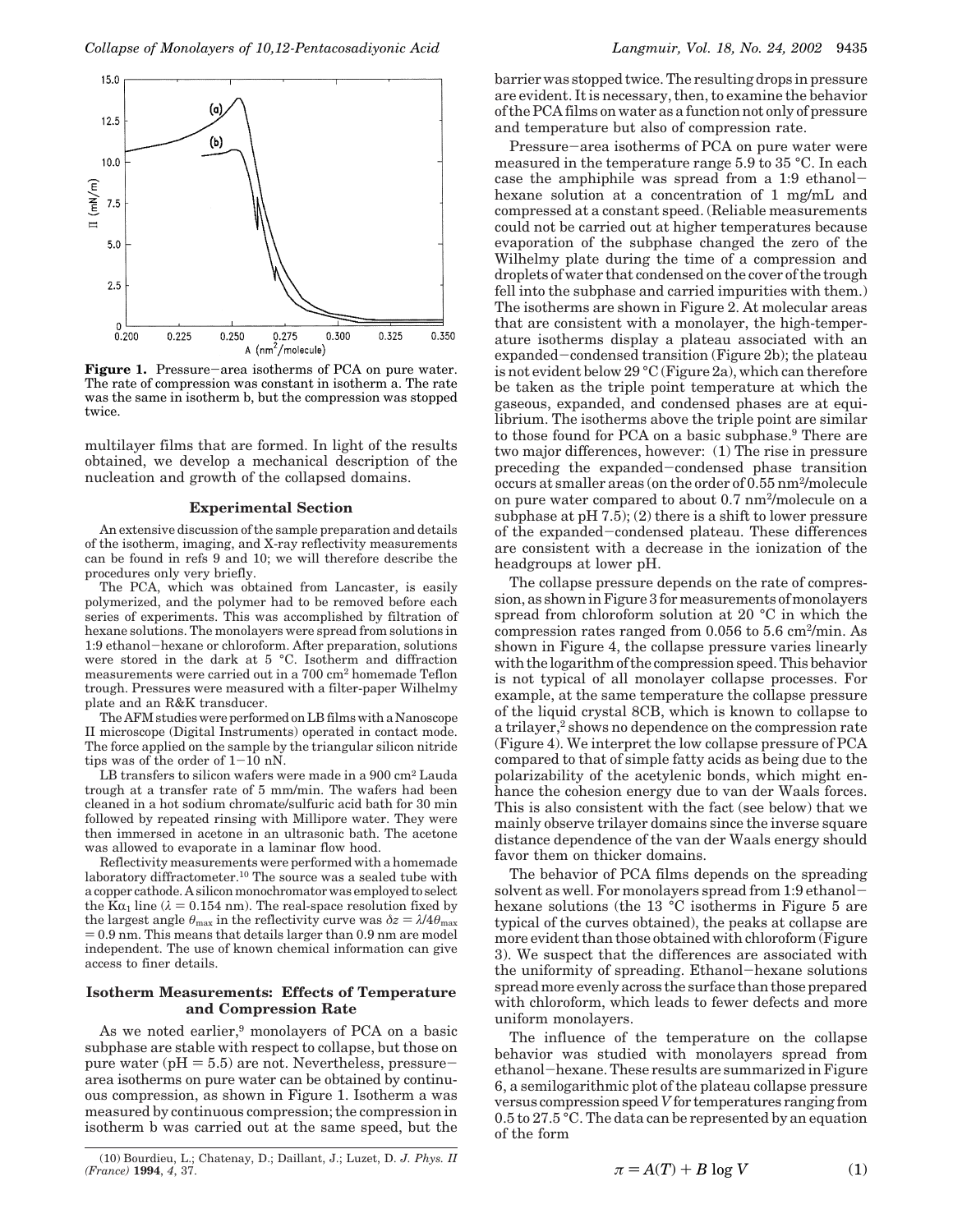

**Figure 2.** Pressure-area isotherms of PCA on pure water at different temperatures: (a)  $5.9 \text{ °C} < T < 29 \text{ °C}$ ; (b)  $T > 29 \text{ °C}$ ; (c) plots a and b superposed.

Over the 30 K range of the measurements, the intercept *A* decreases linearly by about a factor of 3 while *B* is constant (Figure 7).

#### **AFM Measurements**

To establish the properties of the condensed monolayer, LB transfers to silicon wafers were carried out by vertical dipping at a pressure  $\leq 0.1$  mN/m and a molecular area of 0.7 nm2. The films were imaged by AFM (Figure 8). As in the case of PCA monolayers on a basic subphase,<sup>9</sup> the film is heterogeneous under these conditions. The islands have a uniform height of  $2.1 \pm 0.2$  nm, which is less than the length of a fully extended chain, 3.1 nm. The difference can be attributed to a molecular tilt of  $\cos^{-1}(2.1/3.1) = 47^{\circ}$ and/or disorder.



**Figure 3.** Effect of compression speed. The PCA was spread on pure water from chloroform solution at 20 °C.



**Figure 4.** Dependence of the collapse plateau pressure on rate of compression for the PCA isotherms shown in Figure 3 and for 8CB on pure water.



**Figure 5.** Effect of compression speed on PCA isotherms measured at 13 °C. The collapse pressure decreases when the compression speed increases. The PCA was spread from a 1:9 ethanol-hexane solution.

Transfers of the film compressed to a pressure of 5 mN/m and a molecular area of 0.28 nm2 and then allowed to relax before the transfer were also performed (Figure 9). Under these conditions, we observe domains roughly rectangular in shape with sizes ranging from  $5 \text{ to } 500 \ \mu \text{m}^2$ (Figure 9a and b). In light of the pressure relaxation shown in Figure 1, it would be reasonable to expect that the domains observed by AFM are multilayers on top of a monolayer of the condensed phase. When high forces were applied to the tip, however, the domains were easily deformed but the surrounding regions were unaffected (Figure 9c). We conclude that the domains rest on the silicon surface and not on a monolayer. The height of the domains is  $5.1 \pm 0.4$  nm, which lies about midway between the heights of a bilayer and trilayer calculated from the AFM measurement of the monolayer.

Domains containing steps are observed in transfers made at much higher pressures, after the film has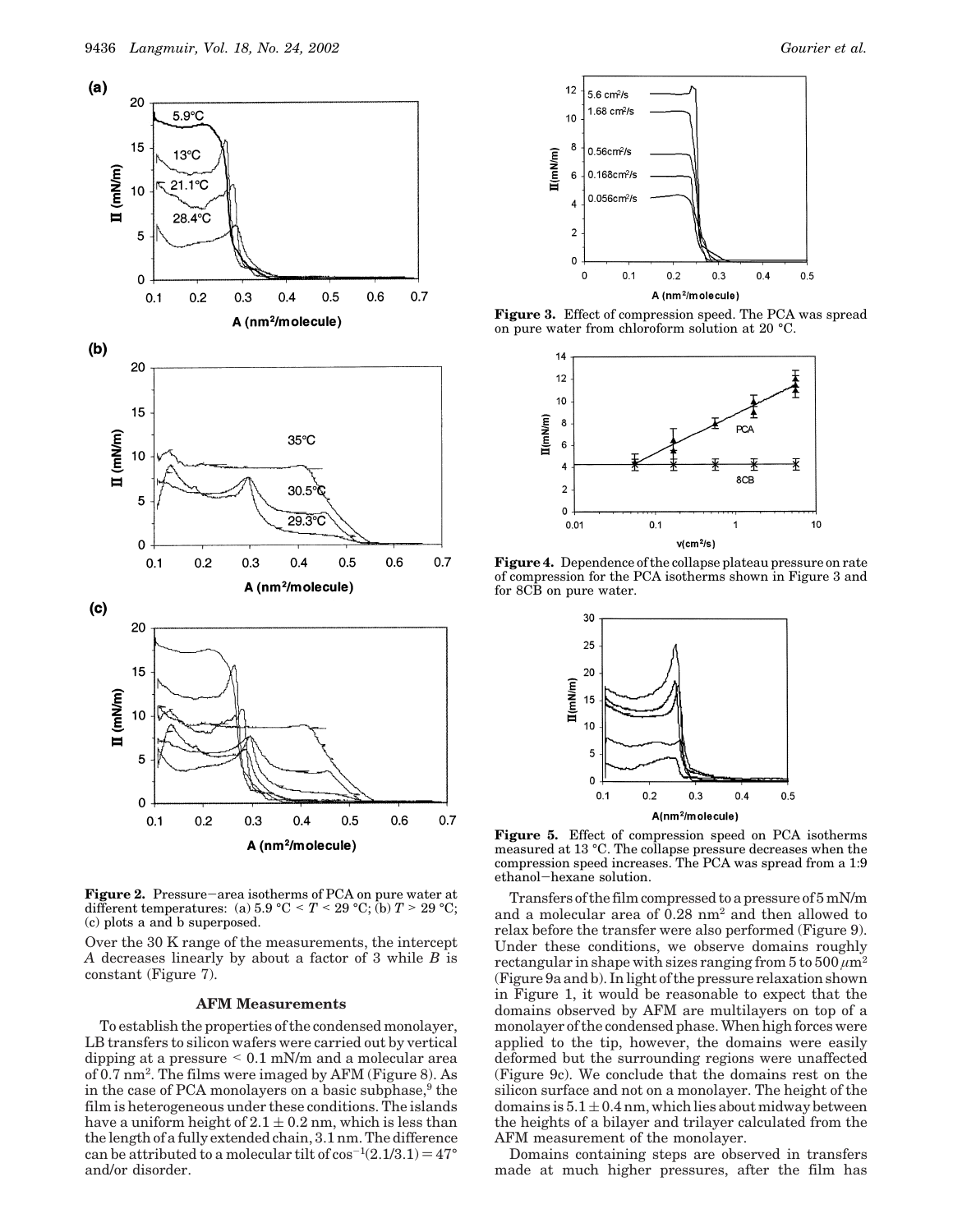





**Figure 7.** Dependence of the parameters *A* (squares) and *B* (triangles) of eq 1 on the temperature.



**Figure 8.** AFM images of a monolayer of PCA deposited on silicon at a pressure < 0.1mN/m and a molecular area of 0.7 nm<sup>2</sup>. The image is  $100 \times 100 \ \mu \text{m}^2$ .

collapsed (Figure 9d). The height of the lowest step is 2.0  $\pm$  0.2 nm, but succeeding steps are 4.0  $\pm$  0.2 nm high, results consistent with a monolayer 2.0 nm high and steps composed of bilayers. The 5-nm domains seen at lower pressures most likely represent trilayers composed of a monolayer and a tilted or disordered bilayer.

# **Reflectivity Measurements**

Although the AFM images seem to indicate the presence of a trilayer even at low pressures and large molecular areas, there is a possibility that the structure of the film changed during or after the LB transfer, as has been sometimes observed.<sup>3</sup> We therefore undertook reflectivity measurements at the air/water interface. The reflectivity curves are shown in Figure 10. Three studies were carried out. In the first the film was compressed to 3 mN/m and held at constant pressure throughout the run, which took 12 h. During this time the molecular area decreased from 0.29 to 0.22 nm<sup>2</sup>. From the separation in  $q_Z$  between the minima in the reflectivity curve, it is evident that the film thickness is greater than one monolayer.

We attempted to fit the data to a box model of a bilayer but without success, as shown by the dashed line in Figure 10. Better results (full line) were obtained with the fourbox model for a trilayer sketched in Figure 10. The parameters (relative electron density and height) of each

**Table 1. Fit Parameters Obtained from X-ray Reflectivity Measurements**

|                                                | film compressed film obtained film obtained<br>and maintained by depositing by depositing a<br>at $3 \text{ mN/m}$ | crystals | conc soltn |
|------------------------------------------------|--------------------------------------------------------------------------------------------------------------------|----------|------------|
| $\gamma$ (mN/m)                                | 70                                                                                                                 | 73       | 73         |
| $\rho_\mathrm{alk}/\rho_\mathrm{water}\pm0.03$ | 0.98                                                                                                               | 0.95     | 0.98       |
| $\rho_{\rm t2}/\rho_{\rm c}\pm0.1$             | $1.2\,$                                                                                                            | 1.47     | 0.96       |
| $\rho_{\rm t1}/\rho_{\rm water} \pm 0.15$      | 1.07                                                                                                               | $1.4\,$  | 1.07       |
| $l_\mathrm{alk2}\pm0.2~\mathrm{nm}$            | $2.2\,$                                                                                                            | $2.2\,$  | 1.9        |
| $l_{\rm t2} \pm 0.1~\rm nm$                    | 0.3                                                                                                                | 0.5      | 0.4        |
| $l_{\rm alk1} \pm 0.2~\rm nm$                  | 4.1                                                                                                                | $3.2\,$  | 3.7        |
| $l_{\rm t1} \pm 0.1~\rm nm$                    | 0.15                                                                                                               | $0.2\,$  | 0.1        |
|                                                |                                                                                                                    |          |            |

box are listed in Table 1. The thickness of the film is 6.75  $\pm$  0.20 nm.

Reflectivity measurements were also carried out on a film formed by depositing crystals of PCA on the water surface. During the experiment the pressure never exceeded 0.1 mN/m. In this case the reflectivity data are again consistent with a trilayer with a height of  $6.1 \pm 0.2$ nm (Table 1). Finally we measured the reflectivity of a film produced by depositing 50  $\mu$ L of a 1 mg/mL solution at an area of 120 cm2, which corresponds to an average molecular area of 0.15 nm2. Once again (Figure 9, Table 1), the film thickness was  $6.4 \pm 0.2$  nm.

## **Mechanism of Collapse**

**Phenomenological Analysis***.*Our observations of the kinetics of collapse and the BAM and X-ray characterization of films that have collapsed can be compared with simple deductions about the mechanism obtained from consideration of the variation with time of the occupied film area,  $S(t)$ . In part, the arguments are similar to those used by Vollhardt and Retter.<sup>11</sup> We can write

$$
S(t) = S_{2D}(t) + S_{3D}(t)
$$

where  $S_{2D}$  is the area of the film that consists only of a monolayer and  $S_{3D}$  is the area that is covered by threedimensional domains. If Γ is the molecular surface concentration within the 2D phase during the collapse transition, which remains constant because the collapse occurs at constant temperature and surface pressure, and  $N_{3D}$  is the number of molecules in the 3D phase, then

$$
\frac{\mathrm{d}S}{\mathrm{d}t} = -\frac{1}{\Gamma} \frac{\mathrm{d}N_{\mathrm{3D}}}{\mathrm{d}t} + \frac{\mathrm{d}S_{\mathrm{3D}}}{\mathrm{d}t}
$$

There are two contributions to the changes in  $S_{3D}$  with time: (1) the appearance of *n*\* nuclei of critical area *S*\*, which is given by (d*n*\*/d*t*)*S*\*, and (2) the growth of critical nuclei that have formed at an earlier time *t*′, which can be calculated from  $\int_0^t (dh^* / dt)_t (dS_d/dt)_{(t-t')} dt'$ . Here  $(dS_d/dt)_{(t-t')}$  is the rate of growth of a nucleus of age  $(t - t')$ . One can use similar arguments to obtain an expression for  $dN_{3D}/dt$ , with  $dS_d/dt$  equal to the surface variation of a domain of age  $(t - t')$ ,  $S^*$  the number of molecules in a nucleus, and  $dN_d/dt$  equal to the variation of the number of molecules in a domain of age  $(t - t')$ .

Thus, the change of*S* with time is the sum of four terms, two for nucleation and two for growth:

$$
\frac{dS}{dt} = \frac{dn^*}{dt} S^* + \int_0^t \left(\frac{dn^*}{dt}\right)_t \left(\frac{dS_d}{dt}\right)_{(t-t')} dt' - \frac{1}{\Gamma} \left[\frac{dn^*}{dt} N^* + \int_0^t \left(\frac{dn^*}{dt}\right)_{(t-t')} dt'\right] (2)
$$

In our experiments, during the collapse transition, d*S*/d*t*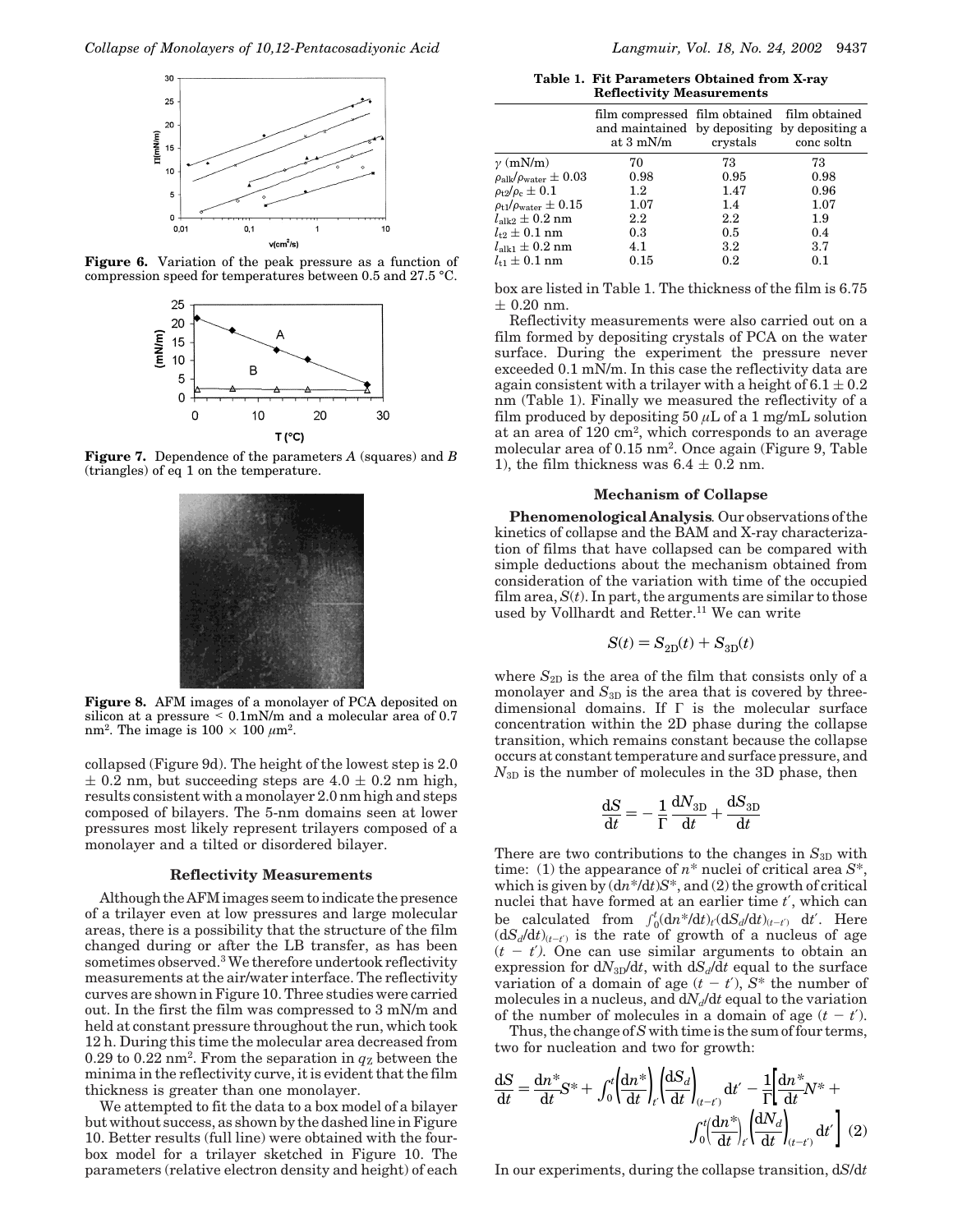

(b)



**Figure 9.** AFM images of (a-c) trilayers and (d) a multilayer of PCA deposited on silicon. The images are  $100 \times 100 \mu m^2$ .

is constant. Moreover, the pressure remains constant when chloroform (Figure 3) is used as spreading solvent and is approximately constant with the ethanol-hexane mixture (Figure 5). In that limit, which we only consider below, the terms in eq 2 must be either constant or zero, and if there are nonconstant terms, they must balance each other. Since we are dealing with nucleation and growth of multilayers, that is, *<sup>S</sup>*\* < *<sup>N</sup>*\*/<sup>Γ</sup> and d*Sd*/d*<sup>t</sup>* <sup>&</sup>lt; 1/<sup>Γ</sup> <sup>d</sup>*Nd*/d*t*, this latter possibility is excluded. We will therefore consider individually the different possible cases.

If  $dn^* / dt$  is constant, then  $dS_d/dt = 0$ , and  $dN_d/dt = 0$ . In this case no growth of the nucleus is possible. The different sizes of the domains observed on the AFM measurements show that this is not the case.

Another possibility is that the nucleation is effectively instantaneous, that is,  $dn^* / dt$  is nonzero only at  $t = 0$  (this is also the case if collapse occurs from preexisting nuclei). Were this so, either  $dS_d/dt = 0$  or  $dS_d/dt$  is constant and  $dN_d/dt = 0$  or  $dN_d/dt$  is constant. If  $dS_d/dt = 0$ , the only growth mechanism possible is one in which the nuclei grow only vertically and not horizontally. The AFM measurements show that this is not the case, demonstrating that the growth cannot be only in the vertical direction. The condition  $dS_d/dt = 0$  and  $dN_d/dt = 0$  or  $dN_d/dt$  is constant must be excluded.

The condition  $dS_d/dt$  and  $dN_d/dt$  are constant is possible only if the domains are angular because a constant value implies that the growth occurs on an edge or on two opposing edges if there is a symmetry axis between them. Such anisotropic lateral growth may also be accompanied by vertical growth. This scenario is consistent with the more or less rectangular domains, with or without steps, that we have observed by AFM (Figure 6).

**Dependence of the Collapse Pressure on Compression Rate.** An influence of compression rate on collapse has been noted in a number of other studies.<sup>12-15</sup> Kwok et al.12 examined collapse in monolayers of 1-octadecanol. Although they observed that the collapse pressure increased with increasing compression speed, a careful analysis showed that the effect was related to the initial surface concentration, which varied systematically in the studies. They argue that the collapse pressure depends on the number of defects in the monolayer. When more material is spread initially, the monolayer is more highly defected and collapses at a relatively low pressure. In essence, this is what we have seen in the dependence of the collapse pressure on the spreading solvent. This phenomenon cannot account for the relation between collapse pressure and compression speed that we have observed because in our experiments the amount of material initially spread was held constant.

The rate dependence of collapse in polymer monolayers has also attracted attention. For example, Adams et al.,<sup>13</sup> who measured pressure-area isotherms of a smectic liquid crystalline polymer, wrote the pressure along the collapse

<sup>(12)</sup> Kwok, D. Y.; Tadros, B.; Deol, H.; Vollhardt, D.; Miller, R.; Cabrerizo-Vı´lchez, M. A.; Neumann, A. W. *Langmuir* **1996**, *12*, 1851. (13) Adams, J.; Buske, A.; Duran, R. S. *Macromolecules* **1993**, *26*,

<sup>2871.</sup> (14) Rapp, B.; Gruler, H. *Phys. Rev. A* **1990**, *42*, 2215.

<sup>(15)</sup> Kampf, J. P.; Frank, C. W.; Malmstro¨m, E. E.; Hawker, C. J. *Science* **1999**, *283*, 1730.

<sup>(11)</sup> Vollhardt, D.; Retter, U. *J. Phys. Chem.* **1991**, *95*, 3723.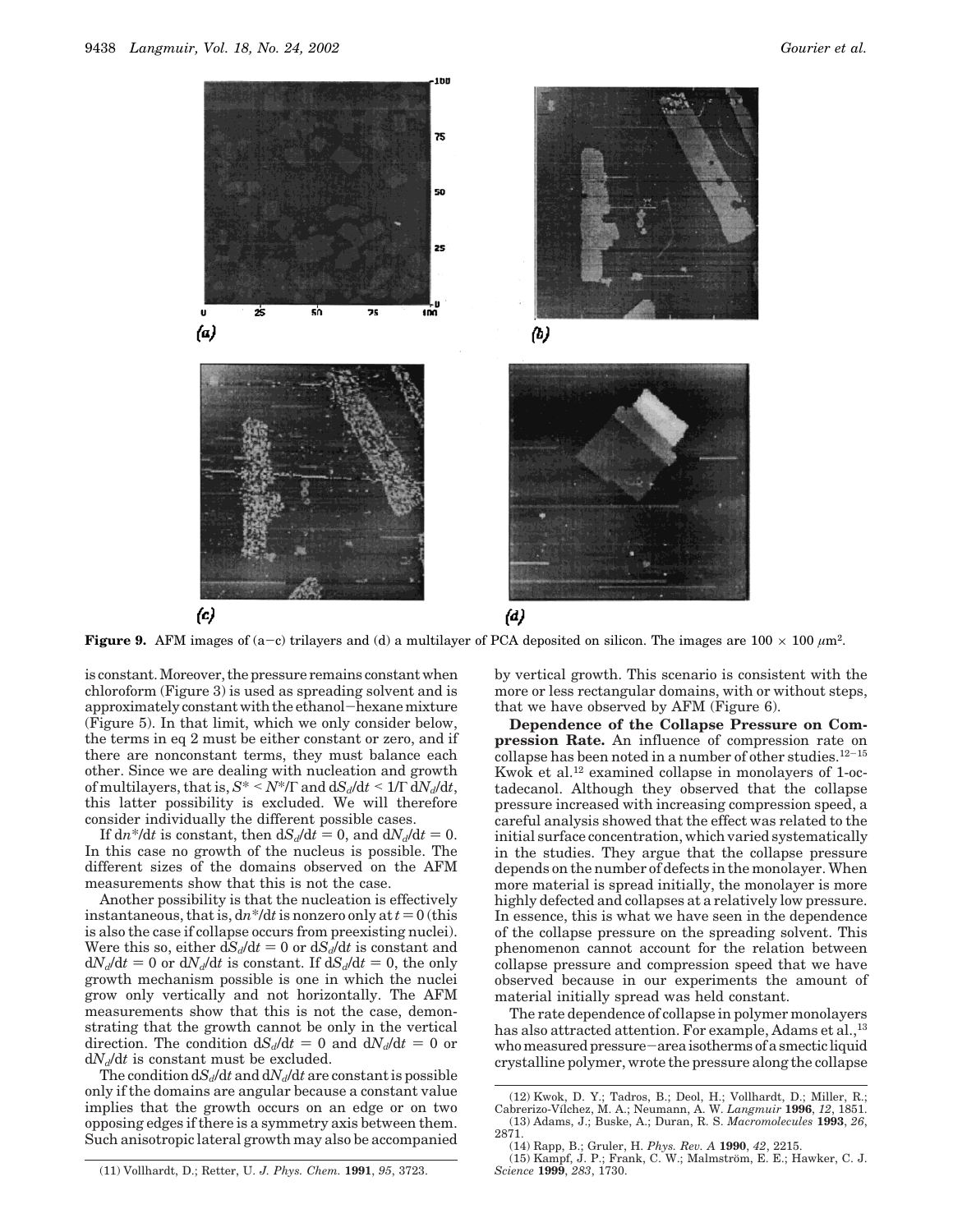

**Figure 10.** X-ray reflectivity of a PCA film on pure water (left) and model box for a trilayer (right). (a) Compressed to  $\Pi = 3$  mN/m and maintained at constant pressure; (b) obtained by depositing crystals of PCA on the surface; (c) obtained by depositing a concentrated solution of PCA on pure water. For clarity the *I*/*I*<sup>0</sup> values of curves b and c have been divided by 104 and respectively 106. The dashed curve was calculated from a box model for a bilayer, and the full curve, from the trilayer box model shown on the right.

plateau as the sum of an equilibrium pressure and a dynamic "viscoelastic pressure", which they associated with the buildup of internal stresses.

Rapp and Gruler14 studied the collapse of monolayers of the smectic liquid crystal HOBACPC (*p*-hexoxybenzylidene- $p'$ -amino-2-chloro- $\alpha$ -propyl cinnamate), which occurs by a stepwise formation of layers. The collapse pressure increases linearly with the area compression rate. The constant of proportionality between the collapse pressure and speed, which has the dimensions of a viscosity, decreases by a factor of about two when the temperature is increased from 7 to 25 °C but then remains constant until 50 °C, the highest temperature studied. Since the data were taken over a range of speeds of only a factor of 6, it is difficult to distinguish a linear dependence from the logarithmic dependence that we have found. Indeed, we can fit their data within the experimental error by eq 1, but only if the coefficient *B* is taken as temperature dependent below 25 °C.

A qualitative similarity between the collapse behavior of monolayers and the stress-strain behavior of polymers subjected to tensile deformation has been noted by Kampf et al.15 They applied equations that describe the mechanical response of bulk solids to the collapse of monolayers of highly branched polymers and obtained a power-law relation between the collapse pressure and the strain rate:

$$
\pi = C \left(\frac{\mathrm{d}\alpha}{\mathrm{d}t}\right)^{\gamma}
$$

where  $\alpha = (1 - A(t)/A(t = 0))$  is the strain rate, *C* is a temperature-dependent constant, and  $\gamma = 0.072$  for the system they have studied. The power-law behavior is demonstrated by the linearity of a log-log plot of *<sup>π</sup>* against



Figure 11. Processes by which a trilayer can grow from a monolayer: (a) folding of the monolayer and sliding between layers of the monolayer; (b) growth by the edge.

<sup>R</sup>*<sup>γ</sup>*. But the range of the measured collapse pressures is small, 7.2-8.6 mN m<sup>-1</sup>, and plots of log  $\pi$  against log  $\alpha^{\gamma}$ differ little from those of  $\pi$  against  $\alpha^{\gamma}$ . Thus, eq 1 would fit the data equally well. As in the case of PCA, the collapse pressure decreases with increasing temperature.

A logarithmic dependence of the collapse pressure is suggestive of an activation process. We can imagine two different processes by which a trilayer can grow from a monolayer (Figure 11). The first possibility is by direct trilayer growth at the edge. This process can be facilitated by the stress at the monolayer-trilayer border. This would imply the crossing of an activation barrier. The second possibility is by folding of the monolayer $16$  and involves

<sup>(16)</sup> Nikomarov, E. S. *Langmuir* **1990**, *6*, 410.